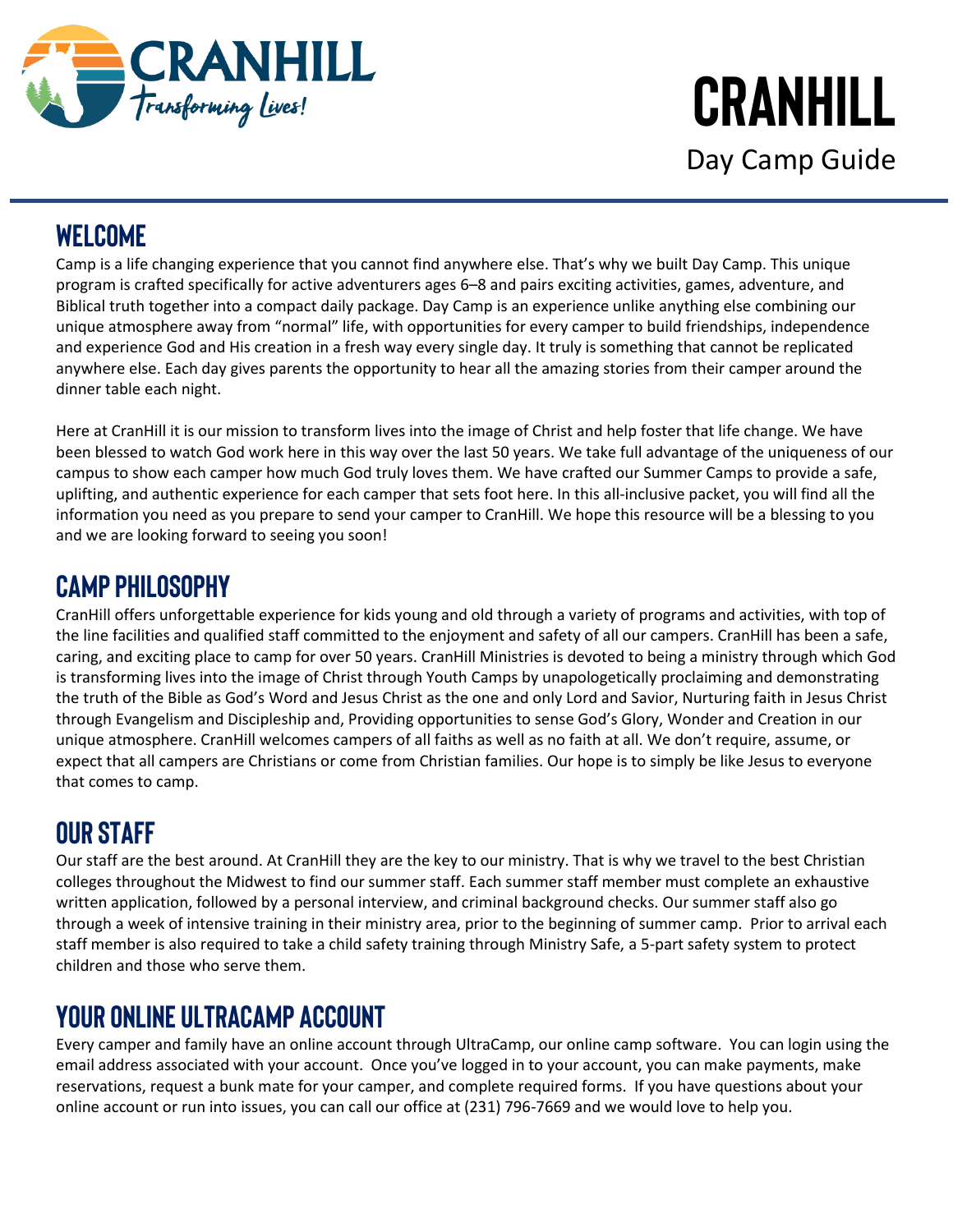

## **CAMPER COMMUNICATION**

## **Camper Photos**

CranHill partners with Waldo Photos to offer facial recognition photo delivery. That means you can get all your camper's photos delivered to your phone, and no more late-night photo hunting! This is an optional service with a fee provided to you outside of CranHill's registration process. Here is how it works:

- Text CRANHILL20 to 735-343
- Sign up and send a selfie of your camper

Cost **(through Waldo Photos)** Day Camp: \$4.99 per week

You can also search for your camper's photos yourself by viewing the free photo gallery at waldophotos.com/galleries and entering the join code: CRANHILL20. In addition to Waldo Photos all pictures captured by our media team will be added to the CranHill Facebook page at the end of the week. Pictures will be in an album bearing the previous weeks dates.

## **Visiting**

**We ask that parents and family refrain from visiting camp during the day**. If you need to schedule an early pick up for sports, appointments, or other family matters please contact our office at 231-796-7669 so we can arrange the details. In order to protect our campers, staff, and campus please call ahead. All unauthorized visitors will be stopped and possibly asked to leave.

## **Phone Calls**

Due to the volume of campers, CranHill doesn't permit campers to make or receive phone calls. However, there may be circumstances where our Leadership Staff or Health Officer may reach out to you about your camper. To be sure you recognize a call from us our **main office number is 231-796-7669.**

## **Emergencies**

In case of emergency at camp, parents will be notified immediately. But if an emergency arises at home, we ask that parents call the **Camp Office at (231)796-7669** to leave an emergency message and a CranHill Leadership Staff Member will return your call. CranHill staff will gladly assist you and your camper in every situation.

## **PACKING INFORMATION**

We suggest that you **label each item with your camper's name**, and have your camper involved in the packing process so that they know what belongs to them. Day Camp Leaders will do their best to help your camper keep up with their belongings. However, we cannot be responsible for lost items. Please consider this when making decisions of what to pack for camp. Please realize that your child will be in the great out of doors! Bring comfortable clothes that you would not mind getting dirty or lost. We strongly suggest that you label each item with your child's name. This will help items from getting lost.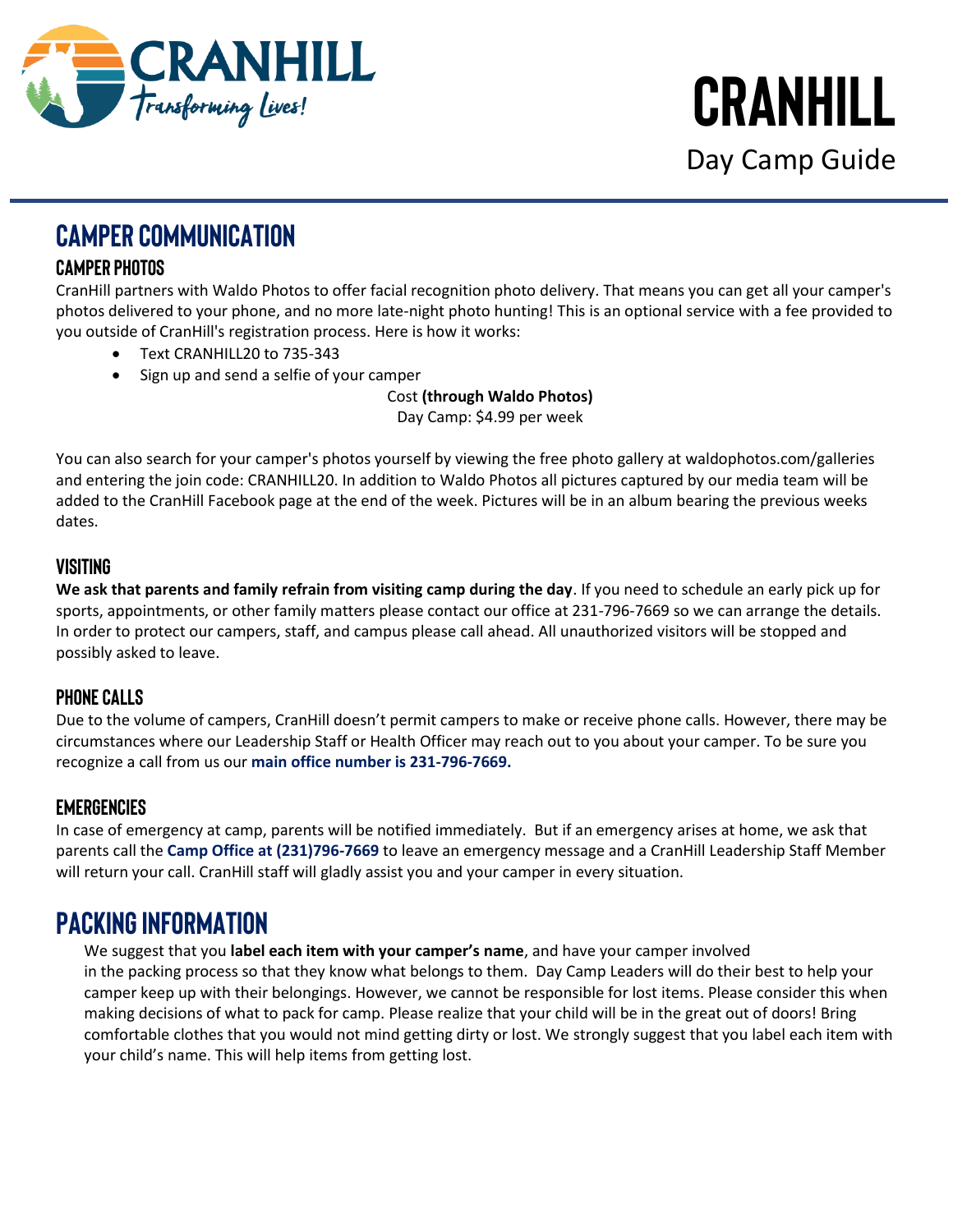

## **Packing List**

- Swimsuit (Females: no mid-riff showing, Males; no speedo's)
- Beach Towel
- Light rain jacket or poncho
- Sandals/Water Shoes For The Beach
- Athletic shoes for games and pony rides
- Water bottle
- Small Backpack/Daypack
- Change of clothes for emergencies –can be left at camp all week long.
- Sunscreen and Bug Spray
- There is a daily rest time, so Day Campers are encouraged to bring a blanket/sheet/towel and pillow for that time each day.

**Swimwear Guidelines-** Swimwear should provide adequate coverage, fasten securely, and be designed for active wear. Campers wearing inappropriate swimwear will be asked to change.

## **What NOT to Bring**

Cell phones, Video players, Music devices, Computers, Electronic Games, Pets, Fireworks, Money, or Food of any kind "unless part of a special diet" and, any items of value. CranHill is not responsible for lost or damaged items. These items will be confiscated and returned at the end of camp.

**Possession of the following items will be grounds for immediate dismissal from camp:** Intoxicants, tobacco products, marijuana, or drugs, matches or lighters, knives (including pocketknives) or weapons of any kind.

**Note:** because our desire is to provide a safe environment for every camper who visits the Ranch, we reserve the right to search the luggage and/or belongings of individual campers.

## **More about Cell Phones & Music Players**

We know that many campers and parents want to try to stay connected during camp. They are amazing pieces of technology that have made entertainment and staying in touch so much easier. Yet, cell phones and music players prove to be VERY problematic and disruptive at camp by drawing campers away from what is happening around them. We want to give all campers a break from "normal" and encourage them to unplug and connect with their Cabin Leaders and other day campers. We want to encourage all campers to grow in their independence and be immersed in the camp experience free of digital distractions while at CranHill. Any cell phones, music player, or other electronic devices brought to camp will be held by the Day Camp Supervisor, Program Director, or Program Manager until the end of the day and then returned.

## **Lost & Found**

Parents are urged to label all clothing and personal items with a permanent marker. If a lost item cannot be located, please fill out a lost and found slip (Ask the Day Camp Staff or they are located at the Barnstore) and our staff will seek to locate and return that item to you. We have an excellent record in identifying and returning lost and found items that are labeled. **Parents will be responsible for the cost (Shipping and Handling) of mailing any items home**. Any underwear and socks left at camp are disposed of. At the end of each camping season we hold a yard sale to dispose of any remaining items. Local resale shops will receive any remaining unclaimed and unsold items.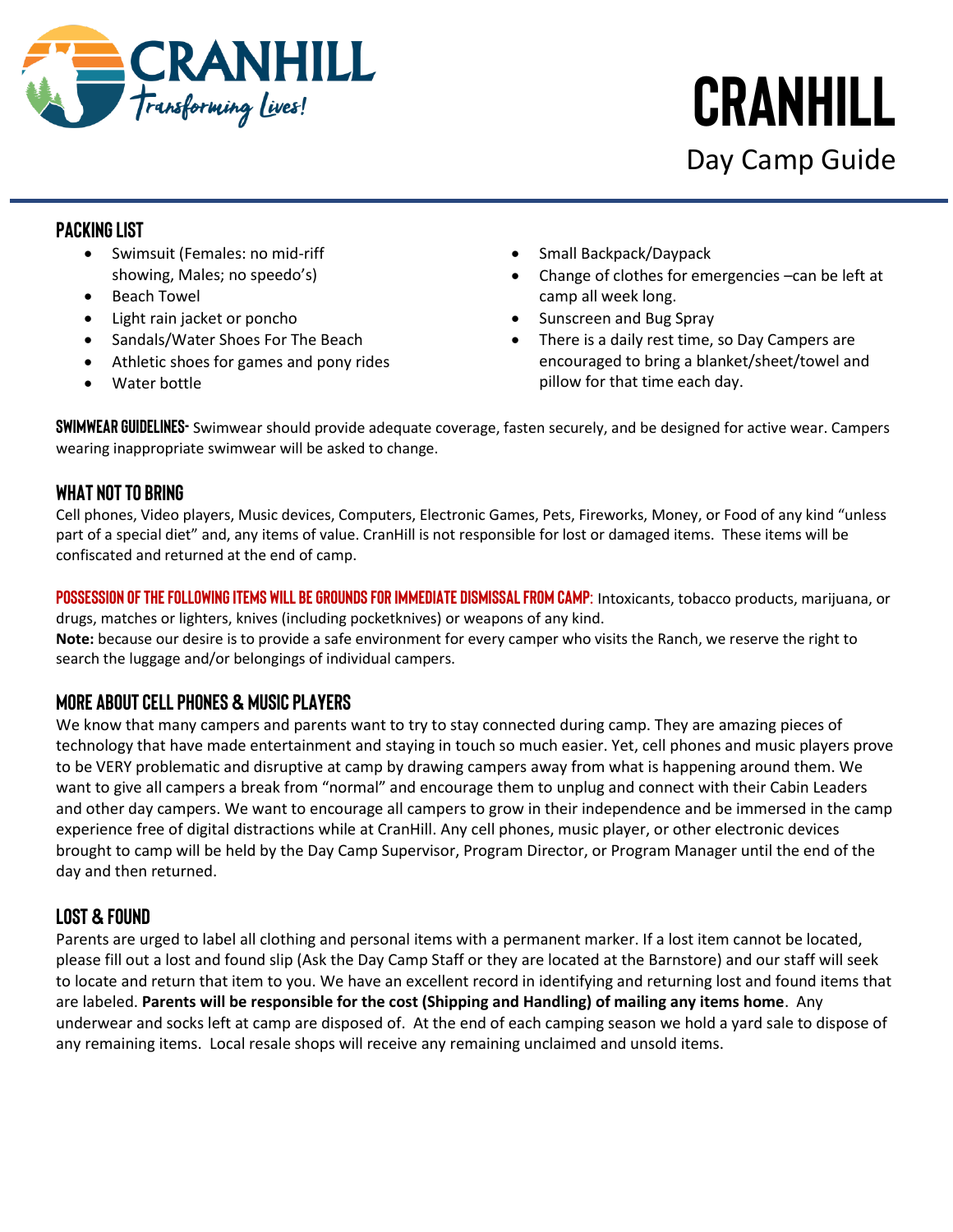

## **DIRECTIONS, ARRIVAL & DEPARTURE INFORMATION**

## **Directions from U.S. 131**

- Take **Exit 139 (Big Rapids) PERRY ST**, also known as **M-20**.
- Take **M-20 EAST** about 2 miles (to the entrance of Ferris State University).
- Turn **LEFT** onto **STATE ST** (following M-20 east). Go 0.7 miles.
- Turn **RIGHT** onto **MAPLE ST** by Family Video (still on M-20 east). Go 0.6 miles.
- Turn **RIGHT** onto **THIRD AVE** just past the BP gas station (still on M-20 east). Go 0.2 miles.
- Turn LEFT onto COLBURN ST by the Eastside Party Store. Colburn St becomes 16 MILE RD. Go 3.3 miles.
- Turn **LEFT** onto **160th AVE** (large CranHill sign on corner). Go 1 mile.
- Turn **RIGHT** onto **17 MILE RD** (there is a yield sign at the corner). Go 1.7 miles.
- **Turn LEFT** into the **MAIN ENTRANCE** of CranHill by the main sign and Stone House.
- The Main Office will be on the right after you turn in.

### **Directions from the East Side of the Michigan**

- From the **M-20 / M-66 intersection**, in the town of Remus, take **M-20 WEST**.
- Follow **M-20 WEST** about 6 miles to the town of Mecosta.
- Continue on **M-20 WEST** about 8 miles to Rodney. In Rodney, instead of following M-20 to the left toward the Marathon gas station, **GO STRAIGHT** onto **120th AVE**. Go about 2 miles.
- Turn **LEFT** at the stop sign onto **16 MILE RD**. Go 1.5 miles.
- Turn **RIGHT** onto **135th AVE**. Go 1 mile.
- Turn **LEFT** onto **17 MILE RD**. Go 1 mile.
- **■** Turn RIGHT into the MAIN ENTRANCE of CranHill by the main sign and Stone House.
- The Main Office will be on the right after you turn in.

## **Camper Drop-Off**

**Monday-Friday at 8:00 AM-** *Please do not arrive before 7:45 AM unless you have paid for early drop off. Early Drop off begins at 7:30 AM and is an additional cost of \$25.00 per Child.*

Drop-off is an exciting time for everyone! When you arrive, you will be greeted by a staff member at the Day Camp Tent. The Day Camp Tent is located at the end of the Barnstore Parking lot for easy drop-off and pick-up. **This is where you will sign your day camper in**. The Day Camp Tent is the base camp for all Day Camp activities, and It is set up on wood chipped ground that is soft and cushioned. The tent is full of games, books, puzzles, and activities. All snacks, meals, and changing for the beach or activities will all be done in the Barnstore immediately adjacent to the Day Camp Tent. Each morning you will be greeted by our Day Camp Staff and get your camper signed in for the day. If you have any questions for our day camp staff this is great time to get any questions answered. If you have questions before your week of Day Camp feel free to email our Program Director a[t programdirector@cranhillranch.com](mailto:programdirector@cranhillranch.com) anytime.

All camper medication (both prescription and over the counter) will need to be checked-in at Drop-off to our Health Officer or Day Camp Supervisor. **Please see the medication section below for more detailed information**.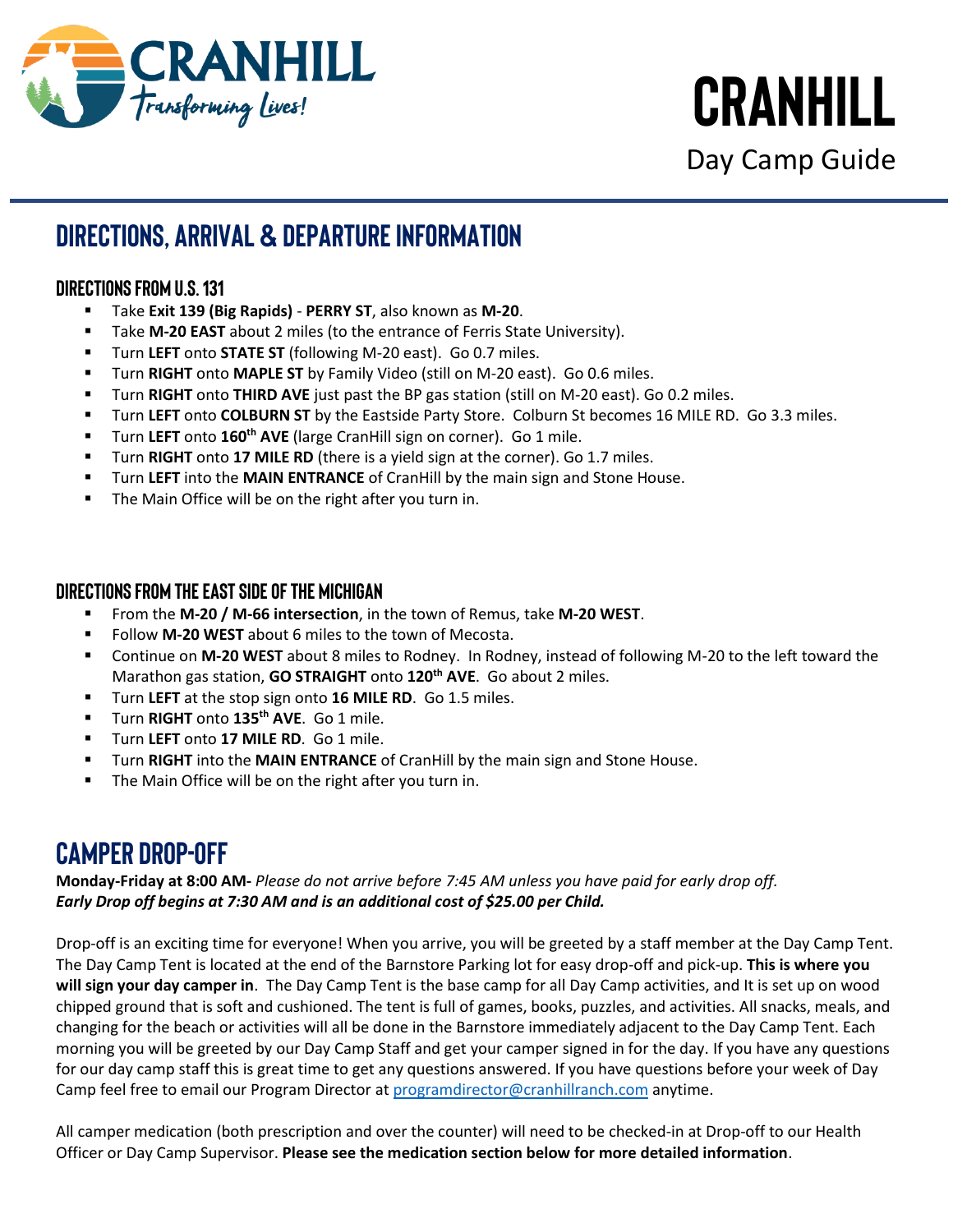

## **Camper Pick- UP**

**Monday-Friday 5:00PM-5:15 PM***- Please be on time or call ahead if you know you are going to be late. We ask that no camper is left later then 5:30 PM. It is a hard thing for young campers to understand why parents are not there when they see their friends leaving.* 

**At Day Camp check out each day we will ask to see your photo I.D. as you sign out your camper**. Only approved parents or guardians will be allowed to pick up your day campers. **No camper will be released to a person that is not listed on the campers authorized pick up list** (pulled from each family's UltraCamp account). Once a camper is signed out for the day, they are free to leave CranHill grounds.

If there is any need for an earlier pick up, please inform our main office so that the specific time can be communicated to our staff.

## **Adding People To the Authorized Pick Up List**

You can add people to your campers authorized pick up list at any time before the day of check-out. We encourage parents to add as many family and friends to their authorized pick up list in the event they are not able to arrive at camp to pick up their camper. **If a person comes to pick up a camper and is not on the authorized list, campers will not be released to them until we speak to the primary parent or guardian on the campers UltraCamp Account.** Here is how you can add people to your authorized pick up list:

- 1. Log in to your UltraCamp Account.
- 2. On your account homepage click on the "Pickup Authorization" tab.
- 3. Click on "Add/Edit Pickup Authorization".
- 4. Click "Add" and enter the contact information of the person(s) you are adding to your authorized list.
- 5. Select "Save" and the added person(s) will now appear on your authorized pick list for your camper.

## **HEALTH, MEDICATIONS, & FOOD SERVICE**

#### **The Infirmary**

Campers who are not feeling well during camp can tell the Day Camp Staff who can contact our Health Officer or can take campers to visit the Infirmary at any time. The Infirmary is staffed by our Health Officer who has met all the State of Michigan's guidelines and is onsite 24 hours a day. In case of emergencies a doctor is always on call.

We will contact parents should an emergency arise or if one of the following criteria are met:

- 1. A camper has a health-related concern.
- 2. A camper has a temperature of 100 degree or higher.
- 3. A camper spends more than four hours in the Infirmary.
- 4. A camper needs to go to the hospital.

Day Camp Staff check in with campers daily and remind them of the importance of staying hydrated and utilizing sunscreen and bug spray, and they are available to help campers with any health-related concerns that might arise.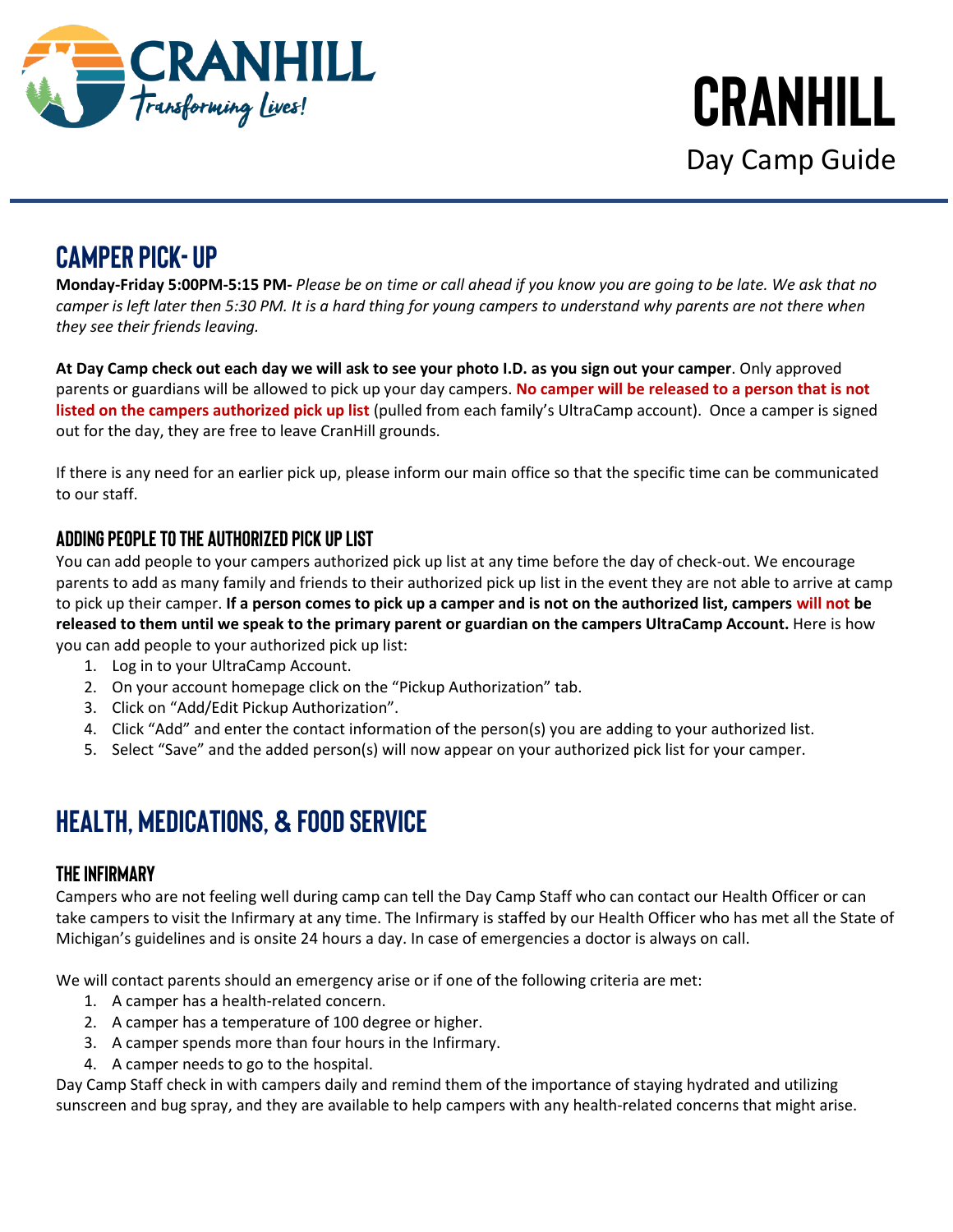

### **Health Form**

We are required by the State of Michigan to have a health form on file for each camper. Parents can complete the online Health Form by logging in to their online UltraCamp account and looking under the "Forms" tab. **Health forms should be complete before arriving to camp.**

### **Medications**

All day camper medications must be turned in to the Health Officer or Day Camp Supervisor at drop-off each day. Camper medications **must be in the original container with dosage and frequency clearly marked**. Arrangements can be made for our Health Officer to hold onto Day Camp medications for the duration of the week or collect and return them daily. All medications should match those listed on the campers' Health Form. If a Health Form was not completed prior to registration parents will be asked to complete a paper Health Form before turning in any medication. You can save a great deal of time at Monday's drop-off by having the Health Form completed BEFORE arriving to camp. All medications will be distributed by the Health Officer, or other qualified personnel under the direction of the Health Officer. A written record of medication administration shall be kept for each camper with prescription medications. The Health Officer is responsible for keeping all medications under locked storage (unless the prescription indicates otherwise) and the Health Officer is on call 24 hours each day while camp is in session.

### **Behavioral Medications**

We want your camper to be successful at camp. While we think of camp being a fun and relaxing time, it's important to remember that campers are learning new skills, having lots of new social interactions, and need to concentrate on instructions from cabin leaders, not only in the cabin but during activities as well. In keeping with the American Camp Association (ACA) joint statement policy statement; **we are requiring all campers who normally take psychotropic medications and are in long-term psychotropic therapy to not have elective interruption of their medicines while at camp (aka Med Holiday)**.

#### **Health Assessments**

We are required by the State of Michigan to screen all campers for good health prior to admission to camp. We request that no campers come to camp ill or with any contagious conditions. Campers need to be fever free for 24 hours without taking fever reducing medicine. In addition, if a camper has lice within the last seven days, the camper may be allowed to attend camp with proof of certification from a licensed lice treatment facility approved by CranHill. Campers who are sick and are potentially contagious will need to leave camp in order to help us ensure the health and safety of our camp community. If you have any questions regarding the health of your child before coming to camp, please feel free to contact the Program Director at 231-796-7669 or email [programdirector@cranhillramch.com.](mailto:programdirector@cranhillramch.com)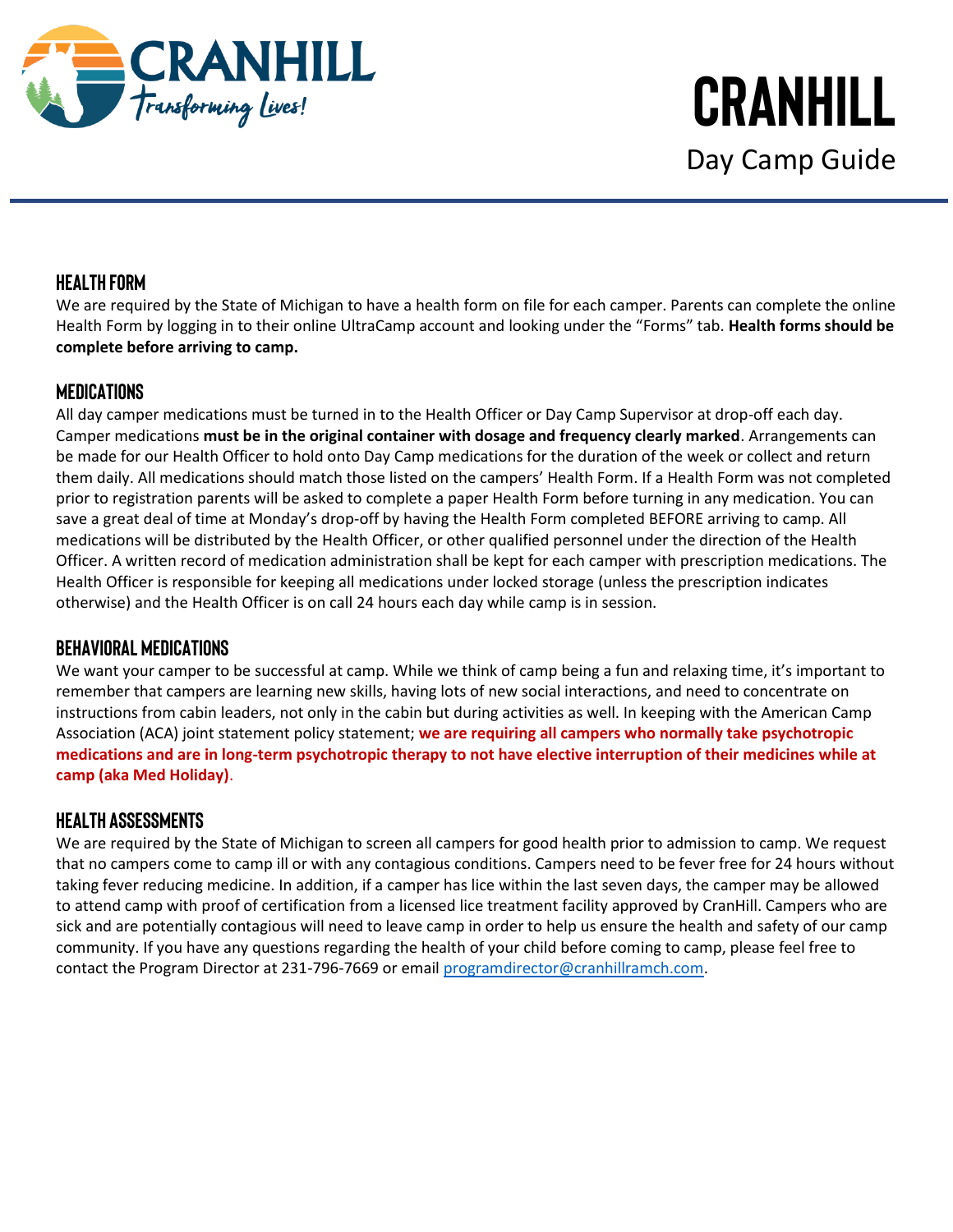

## **Illness Policy**

It is our policy to ask all parents to keep home any camper who exhibits any of the following symptoms: diarrhea, sever coughing, difficult or rapid breathing, yellowish skin or eyes, pinkeye/conjunctivitis, vomiting, contagious rashes, unidentifiable rashes, fever (over 100 degrees orally or 101 degrees rectally) and head lice or nits. Accordingly, we reserve the right to contact a parent or emergency contact to have the child picked up if he/she exhibits any of these symptoms. We also utilize a "24-hour fever free policy." This policy mandates that any child sent home with a fever (see above) cannot be readmitted to camp within 24 hours.

Please understand that these policies exist to protect your children. We thank you for your cooperation in this area. Campers who are sick and are potentially contagious will need to leave camp in order to help us ensure the health and safety of our camp community. If you have any questions regarding the health of your child before coming to camp, please feel free to contact the Program Director at 231-796-7669 or email [programdirector@cranhillranch.com.](mailto:programdirector@cranhillranch.com)

#### **Meals**

Day Campers bring their own lunch from home and we provide a daily snack. However, lunch from camp is available for an additional cost or \$30.00 per week. Please sign up ahead of time on your UltraCamp account or sign up and pay in our office on your first day of day camp.

Camp Meals are nutritious meals prepared under careful supervision of our trained food service staff to satisfy the appetites of campers. Fresh fruit, vegetables, and other healthy options are offered daily. Please indicate food allergies and any other special dietary needs on the Camper Health Form. The more information we know ahead of time, the better we can serve your camper. **Please feel free to email any food allergies and/or dietary concerns to our Food Service Manager a[t Foodservice@cranhillranch.com](mailto:Foodservice@cranhillranch.com)**

## **LIFE AT CRANHILL**

#### **Sample Daily Schedule**

| 8:00 AM   | Drop off/ Camper Arrival         | 12:30PM | Beach Prep        |
|-----------|----------------------------------|---------|-------------------|
| 8:30 AM   | <b>Morning Learning Activity</b> | 1:00PM  | <b>Beach Time</b> |
| 9:00 AM   | Group Games + Activities         | 3:00PM  | Snack             |
| 10:30 AM  | Bible Lesson                     | 3:30PM  | Rest Time         |
| 11:00 AM: | Worship + Activity               | 4:00PM  | Crafts            |
| 12:00PM   | Lunch                            | 5:00PM  | Pick Up           |

*This is just a sample schedule and it is subject to change.*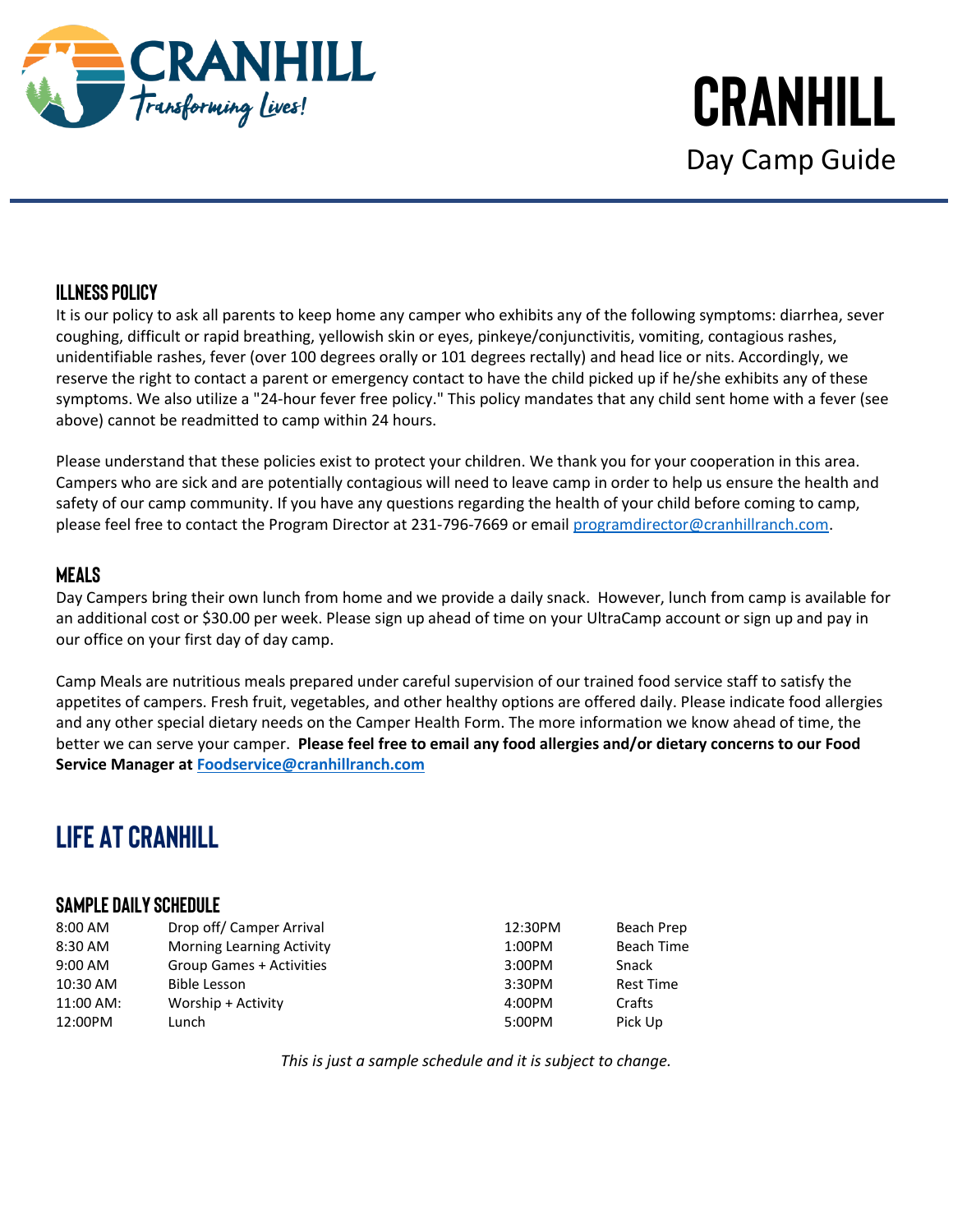

## **Activities**

We value group dynamics here at CranHill and so we schedule activities for day campers to enjoy all together. Activities offered vary from day to day to create a rich and full experience. Some of our activities include:

- **Swimming**
- Petting Farm
- Group Games
- Interactive Learning
- Pony Rides
- Boating
- **Kickball**
- Crafts

### **Money & Camp Store**

Day Campers are not allowed to make purchases in the barn store during their time during the day, but the Barnstore will be open during camper pick up if you would like to purchase CranHill merchandise, snacks, or ice cream.

#### **Birthdays**

Many campers celebrate their birthday while they are at CranHill! Just let us know at drop-off when your camper's birthday is, and our Day Camp staff will recognize them and create a special memory for them. If you want to leave items with our staff to help celebrate your camper's big day, please leave only non-food items to help us avoid any possible food allergies.

### **Discipline**

Camp rules are designed to enhance the happiness and safety of all campers. A leadership staff member will contact parents to let them know if there is a significant or on-going behavioral problem. Children who do not demonstrate appropriate behavior, in the judgement of the Directors, will be sent home. **Early dismissal from camp will not warrant the refund of fees.**

#### **Homesickness**

Homesickness with campers is common, especially for first time campers. Parents can help the adjustment of their campers by leaving them on a positive note. Make sure to set your camper up for success by letting them know you expect them to have fun. Help them to set some goals for camp (meeting people, learning something new, etc.) before you leave and be enthusiastic about their time at camp. "Child Sick" parents often lead to homesick campers.

It is best not to promise a camper they can come home if they don't like camp. CranHill Staff are well trained to help campers adjust to camp by immediately involving them in team building and fun activities. Parental support and encouragement are critical to the happiness of the child. *CranHill has an extremely high success rate of working with campers when parents work with us.* A leadership staff member will contact the parents if a child is homesick to let them know that we are working through the challenge. Homesickness is common but is usually short lived due to all the fun people and activities at CranHill!